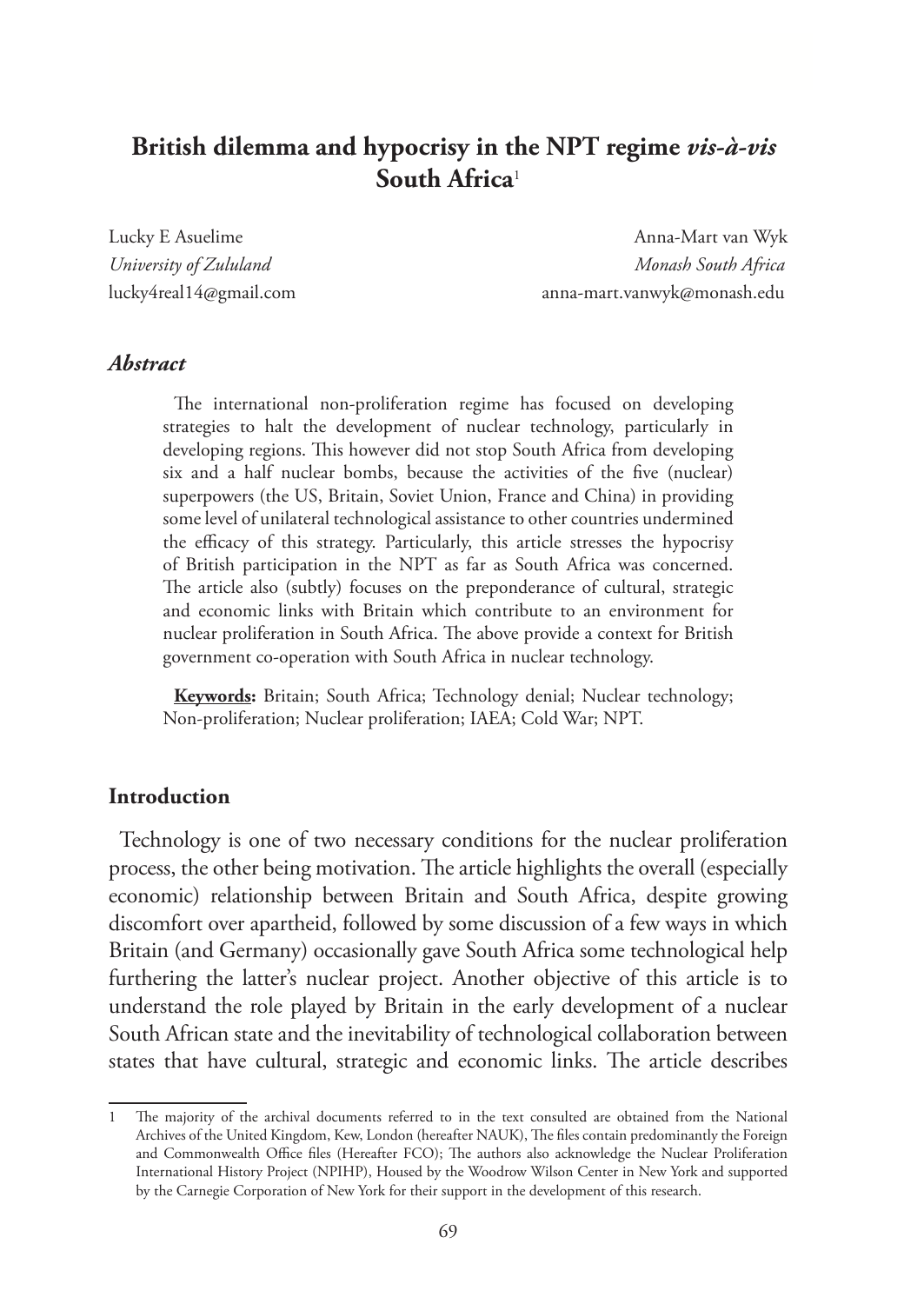the British development of a complacent approach towards apartheid South Africa's nuclear capabilities. It renders an investigation of British diplomatic and inter-departmental relations and decision-making between agencies in the nuclear departments of Britain and South Africa. It explores British nuclear diplomacy with regards safeguards against South African proliferation and the politics of adherence to the Nuclear Proliferation Treaty (NPT). Specifically, this article makes a historical foray into the special relationship during the period of heightened international concern about allegations that South Africa was building a nuclear weapon in its basement or at least possessed the technological components to produce one at short notice. It traces the development of their unique nuclear technological politics and relationship that tended to undermine "technology denial" as a viable non-proliferation effort.

The authors of this article employ a critical-descriptive methodology to discuss the evidence available in the British archive, and to provide a historical perspective on the extent to which British diplomatic, economic, political and cultural relations with South Africa undermined efforts to use technological denial as a strategy for controlling South Africa's nuclear industry and thereby bringing to fore the mismatch in British rhetoric and actual actions with regards to its commitment to the Nuclear Proliferation Treaty (NPT). We find that South African decision-makers during the apartheid era based their policies on the anticipated reactions of the international community, and in many cases on the reactions emanating from Whitehall. South Africa constantly interpreted British silence and reluctance to stop their nuclear development as a sign of consent and approval.

The following segments analyse the British position on the question of nuclear technological collaboration with South Africa - despite the latter's rumoured nuclear detonation in a decade of intense Cold War politics. This is also juxtaposed with the backdrop of criticisms emanating from the International Atomic Energy Agency (IAEA) and other African countries (particularly Nigeria) towards nuclear proliferation in Africa vis-à-vis South Africa.

### **Literature perspectives on nuclear histories and politics**

Scholarship in the field of nuclear history and politics of South Africa and Britain is replete. However, there are fewer that focus on the interplays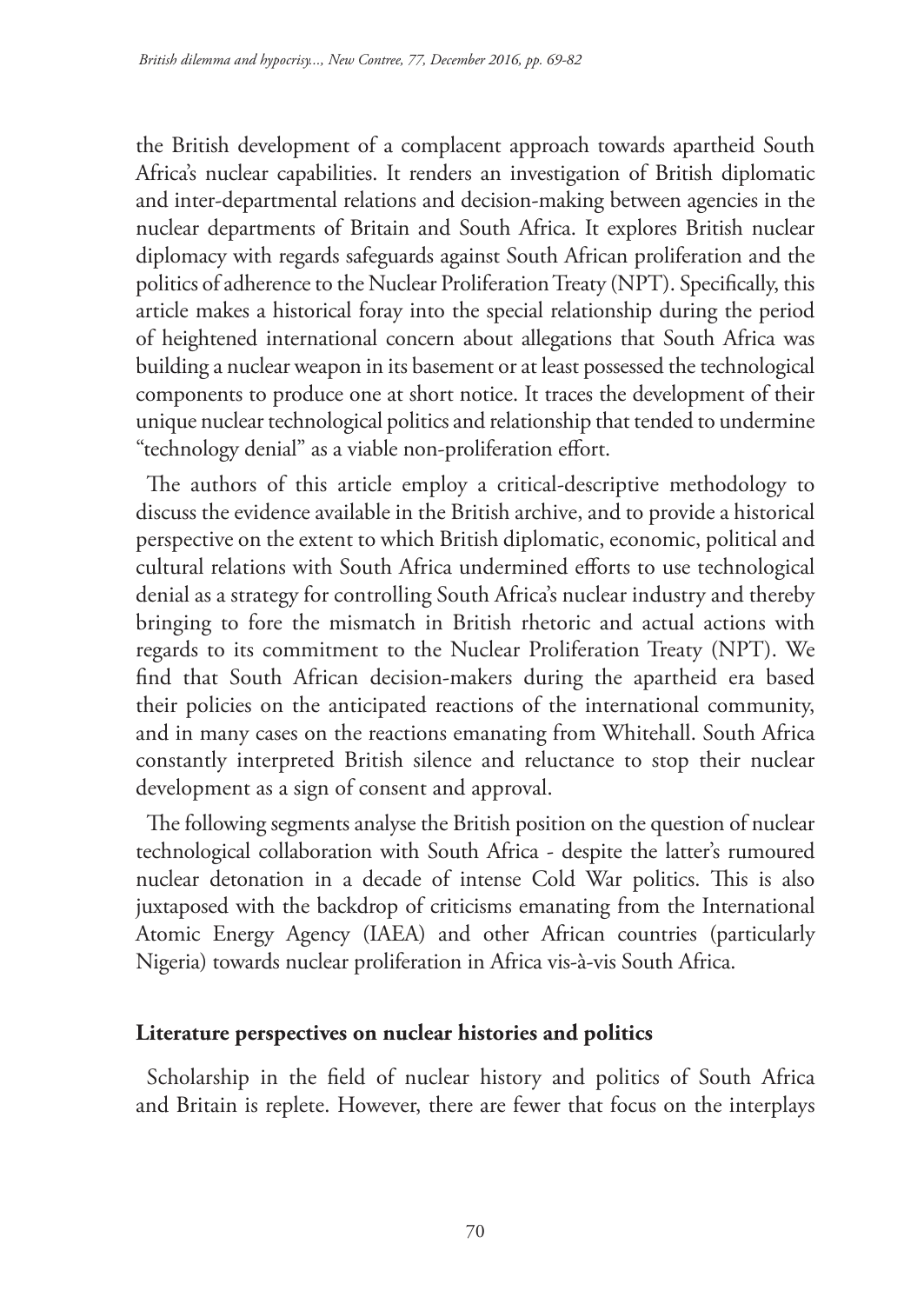of South African and British relations in the uranium field.<sup>2</sup> Findings are gaining prominence but still deserve more attention in the overall need to understand a larger nuclear and cold war historiography in relation to (South) Africa and British relations.3 Gabriel Hecht's *Being Nuclear* provides a reliable source on British/United States interest in Africa's uranium. Contributions to the debate around Africa's uranium as a major source of fuel for nuclear power and atomic weapons, including the bomb dropped on Hiroshima only gained prominence in 2002, when the US and British governments claimed that Iraqi leader Saddam Hussein "sought significant quantities of uranium from Africa" (later specified as the infamous "yellowcake from Niger").<sup>4</sup> This prompted interest predominantly among African researchers to investigate the early histories of the nuclear age; uranium politics; early Cold War with the United States, South Africa, British and the Soviet Union nexus.<sup>5</sup>

Though there were literature on the histories and politics on uranium between Britain and South Africa in the 20<sup>th</sup> century, $^6$  a larger percentage of these works focus more on nuclear armament phase of South Africa's broader relations but with the United States in the center of the equation. Also most of them have focused largely on technological denial strategy as a means to halting nuclear proliferation – being a solution with its own problems.

### **What is technology denial?**

In the 68 years of the existence of nuclear weapons, many states have considered proliferation.7 Most of these states have failed or decided that

<sup>2</sup> LE Asuelime, Commonwealth, "Bargains and influence: British: Atomic relations vis-à-vis South Africa, 1955- 1956", *Journal of Southern African Studies*, 42(4), 2016, pp. 675-686; "Uranium politics of gatekeeping: Revisiting the British government's policy vis-à-vis South Africa, 1945-1951", *Historia,* 58(1), May 2013, pp. 33-50; "Churchill's British atomic relations with Malan's government in South Africa, 1951-1954?", *New Contree*, 71, December 2014, pp. 137-151; LE Asuelime & S Francis, "Drivers of nuclear proliferation: South Africa's incentives and constraints", *Journal for Contemporary History*, 39(1), June 2014, pp. 55-68.

<sup>3</sup> D Albright, *South Africa's secret nuclear weapons*, Institute for Science and International Security (ISIS) report, May 1994; JW de Villiers, R Jardine and M Reiss, "Why South Africa gave up the bomb", *Foreign Affairs,* 72(6), 1993, pp. 98-109; R Betts, "A diplomatic bomb for South Africa?", *International Security,* 4(2), 1979, pp. 97-101.

<sup>4</sup> G Hecht, *Being nuclear: Africans and the Global Uranium Trade* (Johannesburg: Wits University Press, 2012). p. 1.

<sup>5</sup> W Taya, *Progress or proliferation? South Africa's nuclear future* (Washington DC, Center for Strategic and International Studies, 2008).

<sup>6</sup> I Drummond, *British economic power and the empire* (London, George Allen & Unwin, 1972); D Lilienthal, *The journals of David E. Lilienthal*, *2, The Atomic Energy Years, 1945-1950* (New York, Harper & Row, 1964); R Ovendale, "The South African policy of the British labour government, 1947-1951", *International Affairs*, 59, 1983, p. 50; M Gowing, "Britain, America and the bomb", D Dilks (ed), *Retreat from power: Studies in Britain's foreign policy of the twentieth century,* 2 (London, Macmillan 1981); R Ovendale, *The English-speaking alliance: Britain, the United States, the dominions and the Cold War, 1945-51* (London, Allen & Unwin, 1985).

<sup>7</sup> A 2008 Congressional Research Service report lists 17 states with an active or defunct nuclear weapons program. See PK Kerr, "Nuclear, biological, and chemical weapons and missiles: Status and trends", *CRS report for congress, RL30699* (available at http://www.fas.org/sgp/crs/nuke/RL30699.pdf, as accessed on 20 February 2017).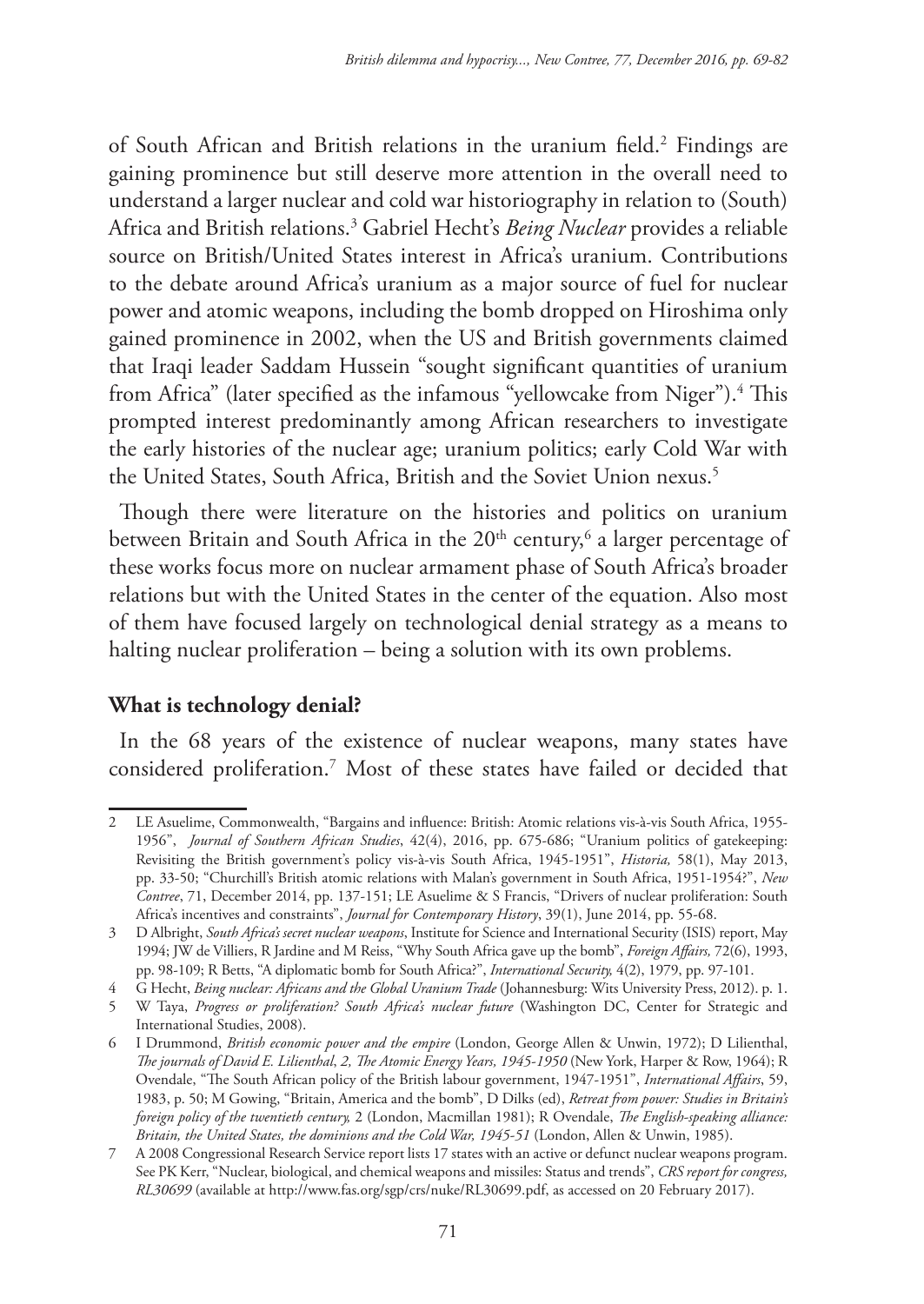their efforts were not worth the considerable costs.8 A few have succeeded in the face of significant obstacles. Nine states are believed to have nuclear weapons: the United States, Russia, China, United Kingdom, France, India, Pakistan, Israel, and North Korea.<sup>9</sup> The Treaty on the Non-proliferation of Nuclear Weapons (NPT) serves as the basis for the international nuclear nonproliferation regime. The Treaty allows only five states – the United States, Russia, China, United Kingdom, and France – to have nuclear weapons.10 An assortment of other international treaties and agreements, both legally binding and voluntary, work to fill the NPT's gaps. Much of the non-proliferation regime relies heavily on technology denial to accomplish its goals.<sup>11</sup>

In other words, in the non-proliferation sense, technology denial describes the international community's practice of seeking to prevent potential proliferators from acquiring the technology necessary to develop, build, and maintain nuclear weapons and their delivery systems. For example, the Nuclear Suppliers Group (NSG) is a collection of states that regulates the export of nuclear technologies, such as uranium enrichment or plutonium reprocessing components that can aid in the development of nuclear weapons. Export control and technology transfer agreements restrict the flow of the most sensitive nuclear technology, while the IAEA safeguards existing nuclear material to prevent its diversion.12 When the international community believes a non-nuclear state is attempting to acquire nuclear weapons, the United Nations Security Council or individual states can impose further restrictions on technology transfers, theoretically broadening the limits on technologies the proliferation-prone state can acquire externally.<sup>13</sup>

<sup>8</sup> PK Kerr, "Nuclear, biological, and chemical weapons and missiles...".

<sup>9</sup> HM Kristensen and RS Norris, "Status of world nuclear forces", Federation of American Scientists (available at http://www.fas.org/programs/ssp/nukes/nuclearweapons/nukestatus.html, as accessed on 19 February 2017). Note also that South Africa is not included since it has dismantled its six and half nuclear stockpile.

<sup>10</sup> 2005 Review conference of the parties to the treaty, "Treaty on the non-proliferation of nuclear weapons", 2–27 May 2005 (available at http://www.un.org/en/conf/npt/2005/npttreaty.html, pp. 1-8, as accessed on 1 February 2017).

<sup>11</sup> E Turpen, "Achieving non-proliferation goals: Moving from denial to technology governance", *Policy Analysis Brief*, The Stanley foundation, June 2009 (available at http://www.stanleyfoundation.org/publications/pab/ TurpenPAB609.pdf, as accessed on 19 December 2016).

<sup>12</sup> HD Sokolski, *Best of intentions: America's campaign against strategic weapons proliferation* (Westport CT, Praeger, 2001), p. 63.

<sup>13</sup> For example, the security council imposed sanctions on the Democratic People's Republic of Korea (DPRK) following the state's nuclear test in 2006. Resolution 1718 bans transfers of 'all items, materials, equipment, goods and technology… which could contribute to DPRK's nuclear-related, ballistic missile related or other weapons of mass destruction-related programmes'. See United Nations Security Council, 'security council condemns nuclear test by Democratic People's Republic of Korea, Unanimously adopting resolution 1718 (2006)' (available at http:// www.un.org/News/Press/docs/2006/sc8853.doc.htm, as accessed on 19 December 2016.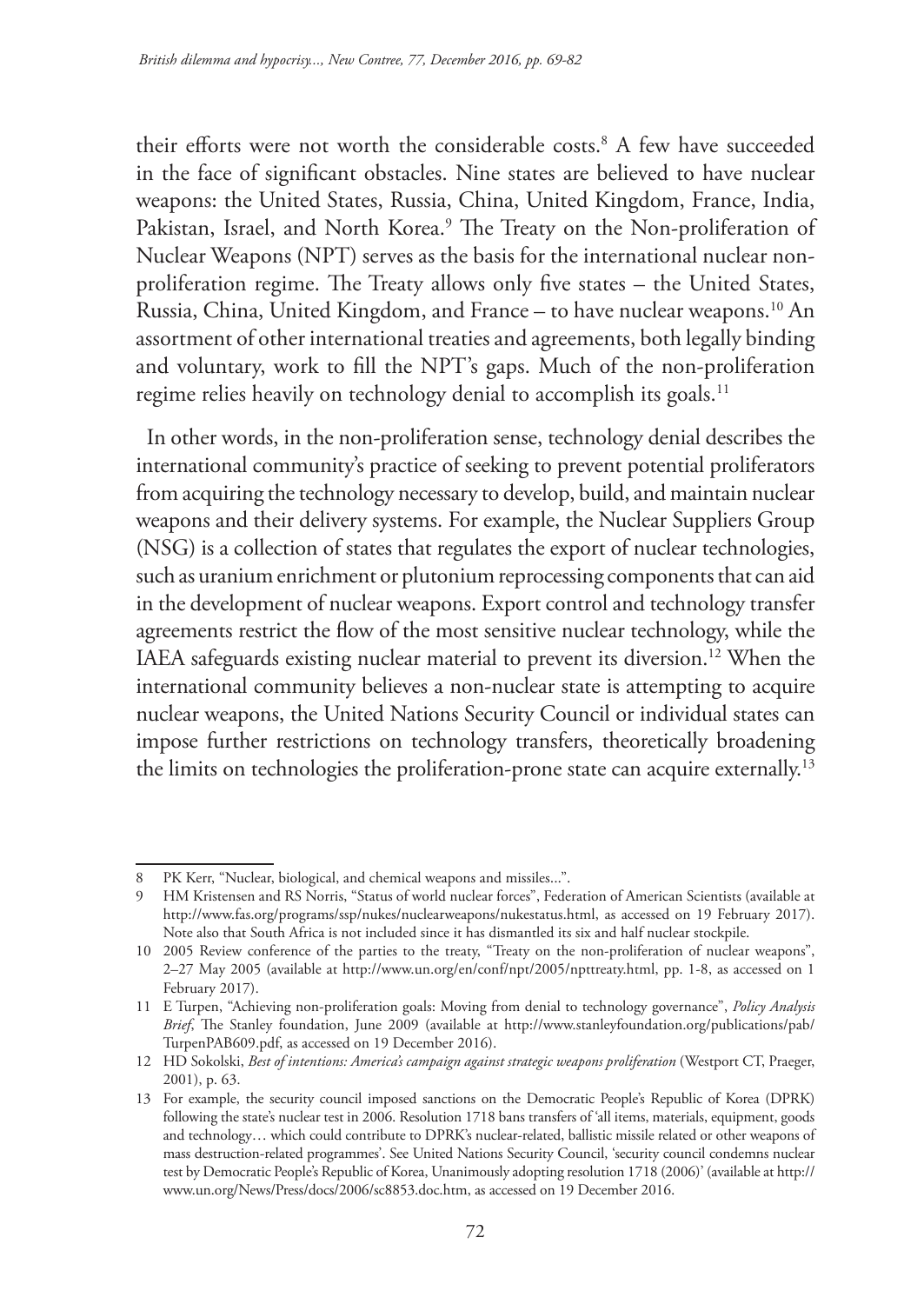In the South African case for example, the authors of this article find strong links and transfers of nuclear technology from Britain heading in the direction of Southern Africa. The following segment highlights a case of the inefficiency of a non-proliferation strategy that focuses solely on technology denial. The following section thus describes the environment in which to situate the British disposition towards meeting South Africa's nuclear technology needs.

#### **British-South African affinities**

For most white South Africans, the post-war commonwealth meant little more than the association with Britain and her empire. It would seem that by 1960, many white South Africans had come to believe that their security in the world depended on nothing but their own gritty determination. A referendum on becoming a republic was held in South Africa on 5 October 1960. The Afrikaner-dominated right-wing National Party, which had come to power in 1948, was avowedly republican, and regarded the position of Queen Elizabeth II as head of state as a relic of British imperialism. The National Party government subsequently organised the referendum on whether the then Union of South Africa should become a republic. The vote, which was restricted to whites, was approved by the voters. The Republic of South Africa was constituted on 31 May 1961.<sup>14</sup>

Despite South Africa no longer being in the Commonwealth after becoming a republic, some white South Africans continued to welcome the ties with the Crown and with British imperial power. For a certain number, cultural affinity played a part in this. Of more significance was the perception held by whites of British ancestry, as well as by Afrikaners, that the only power that could act as a guarantor of their security – external as well as internal, political as well as economic – was Britain.15

For Britain and its government, the significance of the post-war Commonwealth was the connection it provided with those parts of the empire, which had advanced in constitutional status to the point of equality with Britain. Regardless of how Commonwealth relationships were perceived in constitutional theory, in practice they continued to be recognizable, even at the end of the Second World War, as imperial relationships characterized

<sup>14</sup> See also South Africa, "5 October 1960: Proclamation of the Republic", *Direct Democracy* (German) (available at http://www.sudd.ch/event.php?lang=en&id=za011960, as accessed on 11 November 2016).

<sup>15</sup> TD Moodie, *The rise of Afrikanerdom: Power, apartheid, and the Afrikaner civil religion* (Berkeley, University of California Press, 1975), p. 277; NM Stultz, *Afrikaner politics in South Africa, 1934-1948* (Berkeley, University of California Press, 1974), pp. 300-313.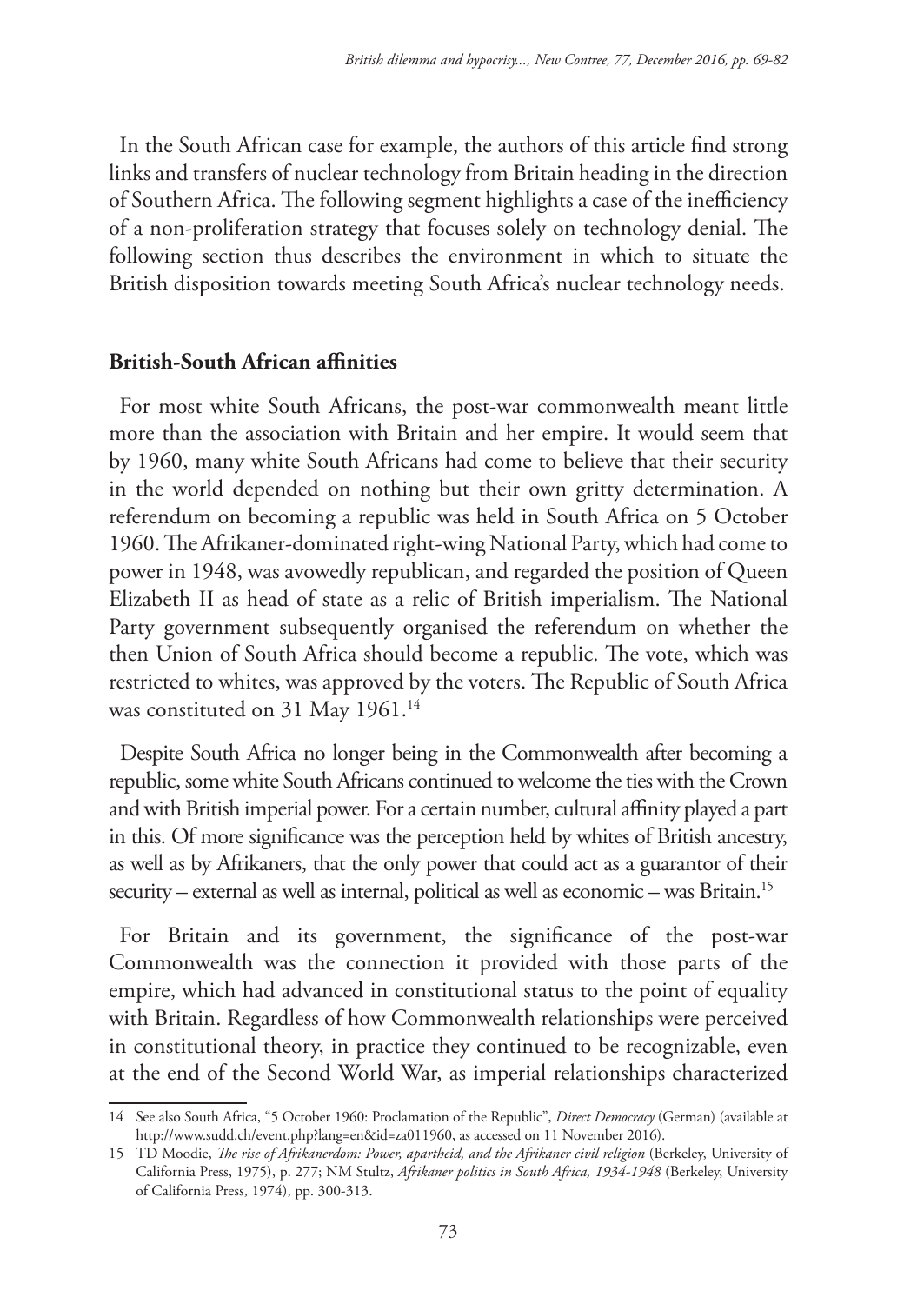by some measure of economic or strategic dependence.16 The Commonwealth was a means of sustaining a British world system, a system in which nominally independent overseas territories had always been much less important than the constitutionally dominant one.17 To a certain extent, at least, the Commonwealth was an extension of British power, and was regarded as such internationally.18 The integrity of the Commonwealth and Britain's leadership of it, were demonstrations of Britain's fitness to sustain a world system and play a world role. At the end of the war, that system, though shaken by the conflict and squeezed by the growing influence of other powers, seemed as valuable as ever to Britain. This was especially so with respect to the pursuit of the two aims which were to dominate post-war British policy – economic recovery and containing communism.<sup>19</sup>

After the Second World War, the maintenance of the connection with South Africa continued to be regarded by Britain as essential. However, against these attractive forces was the repulsion generated by distaste for the policies of racial discrimination upheld by successive South African governments. These introduced a contradiction into their relationship with Britain. In a period when the international community clamoured for strict sanctions and isolation of South Africa due to its apartheid system, British firms justified their involvement in South Africa by claiming to foster economic change and providing employment.20 British involvement in South Africa is substantial. Whilst it was impossible to put a precise figure on the value of British involvement at the time, due to capital appreciation, it is generally accepted to have been in the region of 2 billion pounds. In 1972 Britain's exports to South Africa were worth 308 million pounds and imports from South Africa 296 million pounds. The following year, Britain's exports to Africa totalled 532 million pounds and imported goods were worth 647 million pounds. Clearly South Africa remained Britain's largest single trading partner and investment area on the continent of Africa. Over 500 British companies had subsidiaries or associated companies in South Africa. Of South Africa's

<sup>16</sup> J Darwin, *Britain and decolonization: The retreat from empire in the oost-war world* (London, Macmillan, 1988), p. 269.

<sup>17</sup> J Gallagher and R Robinson, "The imperialism of free trade", *Economic History Review*, New Series, 6(1), 1953, pp. 1-15.

<sup>18</sup> Problems at the war's end over dominion representation in international deliberations seem a clear enough demonstration of this. See N Mansergh, *Survey of Britain commonwealth affairs: Problems of wartime co-operation and post-war change, 1939-1952* (Oxford, Oxford University Press, 1958), pp. 32-34.

<sup>19</sup> RF Holland, *European decolonization, 1918-1981: An introductory survey* (London, Macmillan, 1985), pp. 37-69.

<sup>20</sup> 2 December 1968 – The UN General Assembly had requested all States and organisations to suspend cultural, educational, sporting and other exchanges with the racist regime and with organisations or institutions in South Africa which practice apartheid.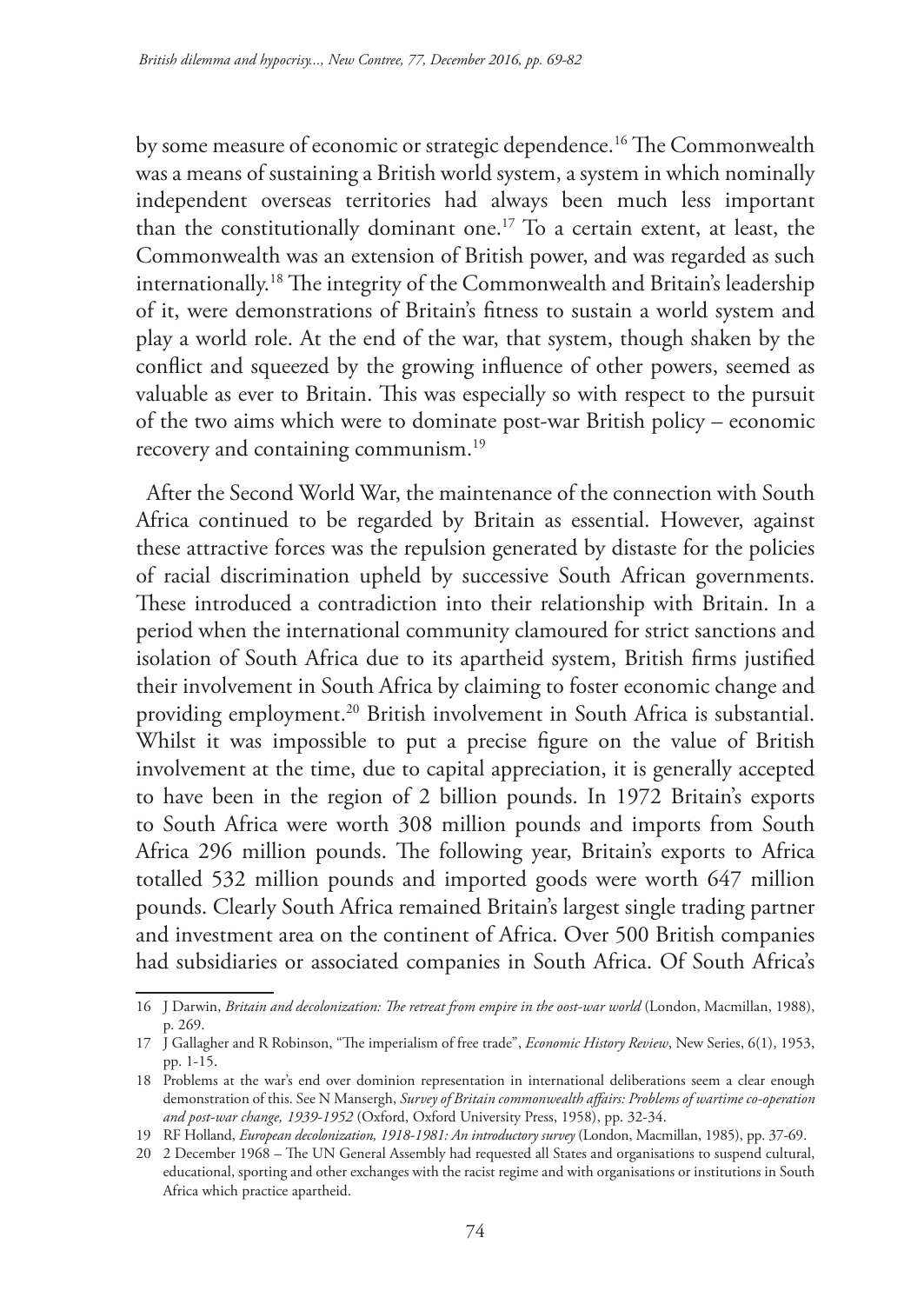100 leading companies in 1971, 12 were wholly owned and 25 partly owned by British companies. British companies invested in South Africa despite apartheid and perhaps also because of it.<sup>21</sup>

Over the past decades, South Africa has offered one of the best rates of return on capital of anywhere in the world. The more attractive investment opportunities offered in South Africa, a country with modern communications and a predominantly non-unionized cheap labour force, have clearly had an influence on the investment pattern of British companies with a subsequent impact on employment in Britain. The Labour Party in their 1973 manifesto considered that the country's involvement in South Africa was both a dangerous and an unhealthy involvement in Southern Africa, an involvement that by its very nature meant Britain benefitted from the fruits of apartheid. The Labour Party in the same manifesto suggested Britain's economic involvement in South Africa should have been reduced and they itemized lines of action to be followed by the next Labour government in relation to South Africa. They included the termination of all export credits, loans and guarantees to South Africa; the ending of the policy of exchanging trade missions; the termination of the Ottawa agreements;<sup>22</sup> the ending of banking links which enabled South Africa to raise money on the London Market; machinery to prevent further British investment in South Africa; the ending of cover under the Overseas Investment and Export Guarantee Act; and the withdrawal of all or part of existing British investment in South Africa.

Indeed, these turned out to be mere rhetoric. When it came to practical politics, Britain under the Labour Party and Conservatives alike did not embark on any arrangements that would have strained its relations with South Africa – and this included those in the nuclear field.

#### **British dilemmas of the seventies-eighties**

Due to the coup in Portugal and the installation of pro-communist governments in Mozambique and Angola, the apartheid government decided

<sup>21</sup> Foreign and Commonwealth Office (FCO), FCO45-1809, 1973 British Labour Party Manifesto, "World peace, International Order and Human Rights".

<sup>22</sup> The Ottawa Agreements is a product of The British Empire Economic Conference (also known as the Imperial Economic Conference or Ottawa Conference) held on 21 July and 20 August, 1932 among the British colonies and the autonomous dominions. The meeting worked to establish a zone of limited tariffs within the British Empire, but with high tariffs with the rest of the world. This was called "Imperial preference" or "Empire Free-Trade" on the principle of "home producers first, empire producers second, and foreign producers last". See B Eichengreena and DA Irwin, "Trade blocs, currency blocs and the reorientation of world trade in the 1930s", *Journal of International Economics*, 38(1-2), February 1995, pp. 1-24.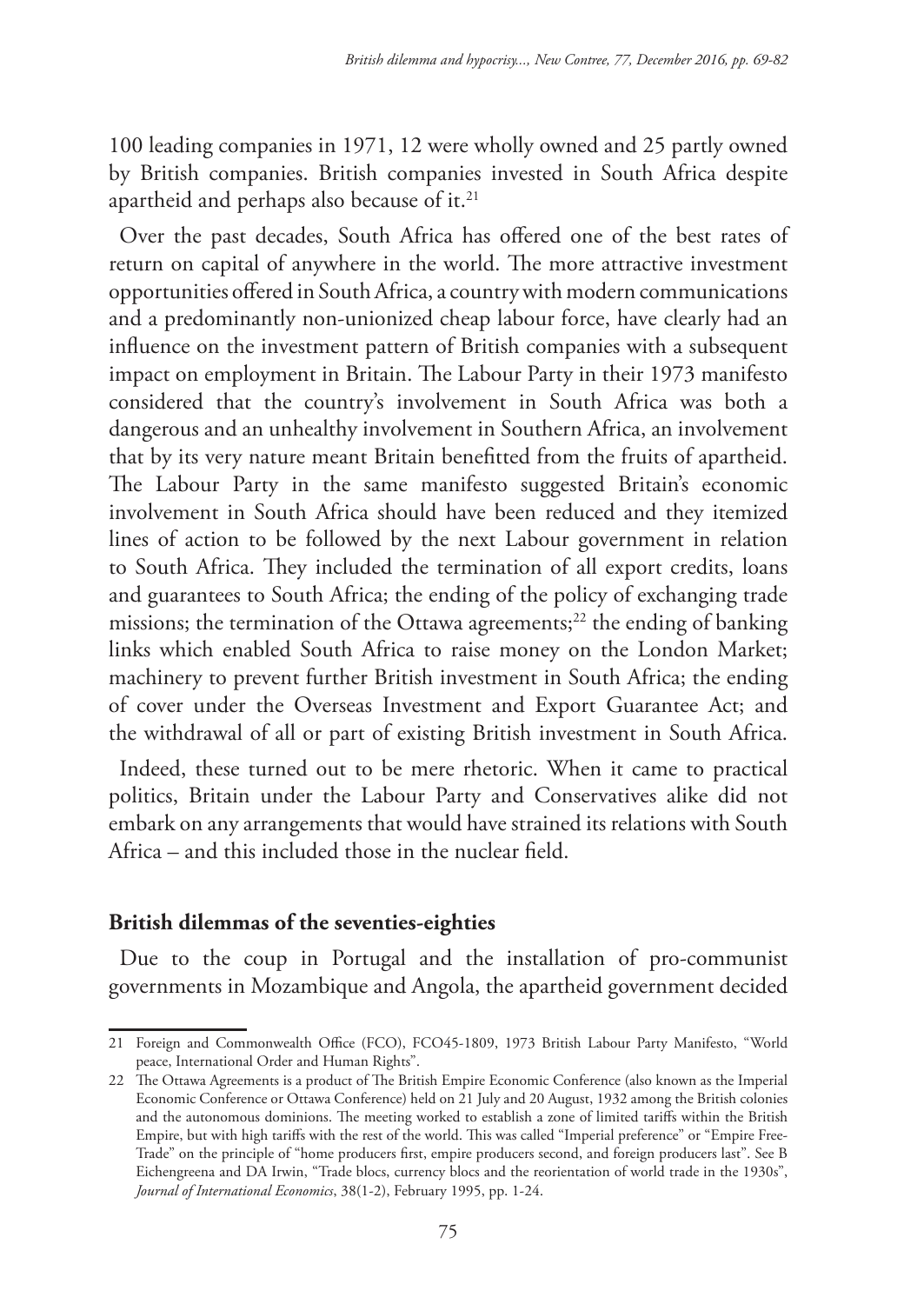in 1974 to develop nuclear weapons as a deterrent. Prior to this period, it had viewed nuclear capability as a matter of prestige (because of strong Afrikaner nationalism).23 This outlook soon changed when the contagious Cold War and raging hostilities between the two power blocs led by the United States of America (US) and the Union of Soviet Socialist Republics (USSR), found its way to the shores of Southern Africa, triggering a strategic need for the buffering by the South African government of its geo-political entity. The apartheid government concluded that significant security as well as bargaining power in international politics could only be achieved by accelerating its nuclear weapons programme with assistance from Western allies.<sup>24</sup>

As noted, Britain and South Africa are bound by history, with Britain being South Africa's former colonial master and the existence of Commonwealth links as well as continued economic arrangements. At the time, Britain had largescale investments as well as military and trading links in Southern Africa. The British were also attracted by South Africa's uranium deposits, a vital resource which Britain could have used as a bargaining chip to ensure sustainability in a nuclear driven international system. While the British government was keen to improve economic ties with South Africa, diplomatically, it needed to keep the country at arm's length in order to signal disdain for apartheid and to avoid "guilt by association".25

However, Britain quickly discovered that adopting a neutral attitude towards both the confrontations between the regime and the liberation movement and the apartheid government's rumoured development of nuclear capacity, was impossible. This presented a strategic quagmire.<sup>26</sup> While Britain could not shirk its responsibility to oppose a socio-political system that was a threat to peace in South Africa, at the same time, within the context of the Cold War, the British government's allies expected it to side with those who were defending capitalism and who were key suppliers of uranium for its indigenous nuclear

<sup>23</sup> M van Wyk, "Sunset over atomic apartheid: United states-South African nuclear relations,1981-93", *Cold War History* 2009, pp. 1-29. Indeed, South Africa depended on possible collaborations from any or all of the Western states for the development of its nuclear capability. Such technological capability was a prerequisite for the development of nuclear weapons.

<sup>24</sup> J Siracusa, "Averting Armaggedon: In search of nuclear governance", *Globalisation and Development Center*, 22, October 2008. However, the apartheid government basically decided to "go-it-alone" in developing nuclear capability. While assistance from other countries was regarded as a bonus, such assistance was never formalized. Indeed, dual-use items were usually obtained from other countries and converted for use in the weapons program without their knowledge.

<sup>25</sup> J Siracusa, "Averting Armaggedon...", *Globalisation and Development Center*, 22, October 2008, p. 18.

<sup>26</sup> PN Edwards and G Hecht, "History and the technopolitics of identity: The case of apartheid South Africa", *Journal of Southern African Studies*. 36(3), September 2010, pp. 619-639.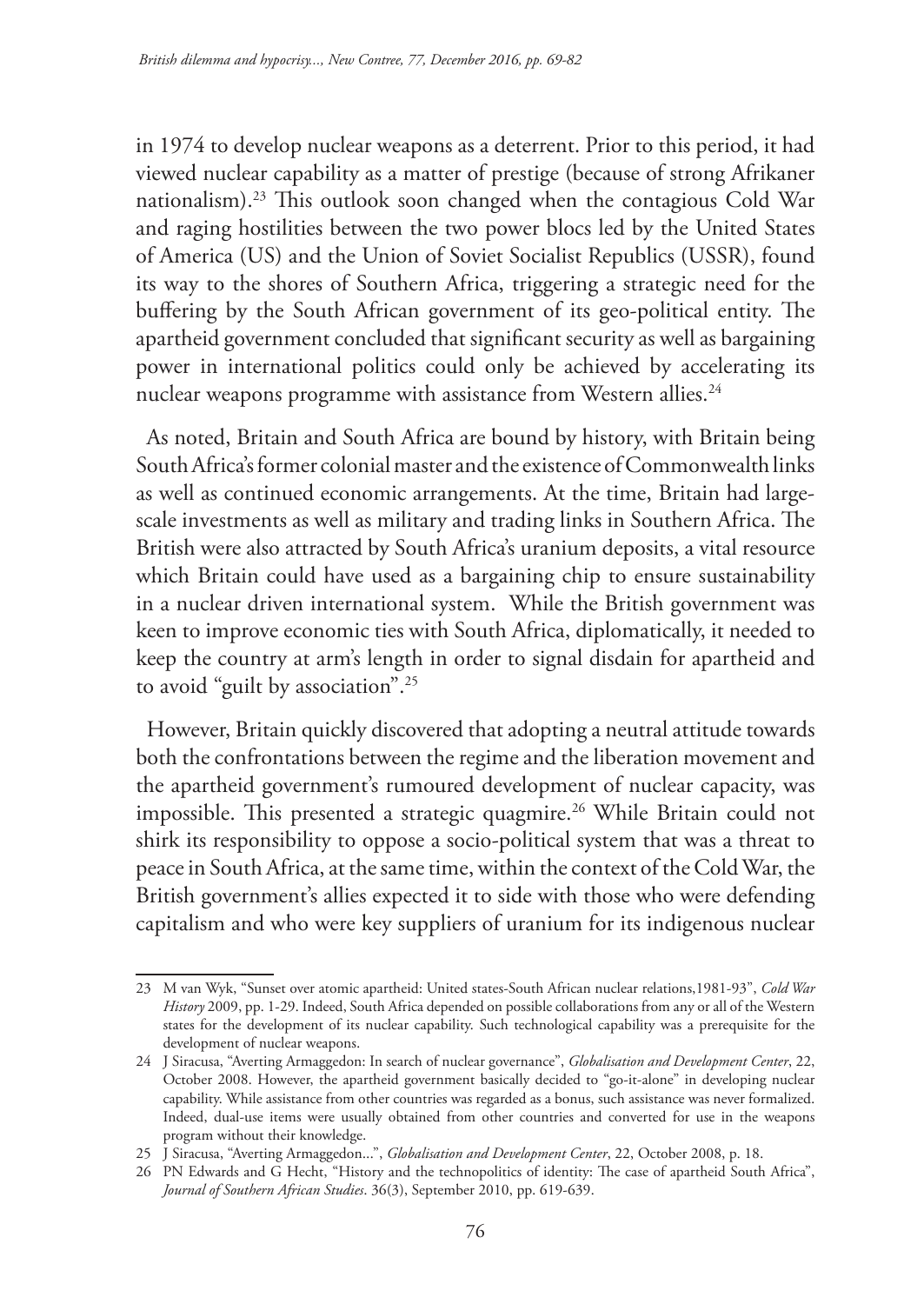industry. As a fiercely anti-communist government and a steady supplier of nuclear raw materials, the apartheid regime fitted this profile. South Africa was the supplier of uranium products required for the fuelling of the Western nuclear industry, including that of Britain.27 The principal state actors of the prevailing international system needed South Africa's uranium residue as a commodity both for peaceful and military purposes.<sup>28</sup> Therefore Britain's reaction to South Africa's nuclear proliferation can be encapsulated in a single word, "complacent".

In the period of heightened Cold War politics in the Southern African subregion, particularly from 1974, South Africa was excluded from attending the UN General Assembly meetings, signaling a period when South Africa found itself to be a pariah state.<sup>29</sup> The new Labour government of Harold Wilson that came into power on 4 March 1974 had evidently inherited a political and diplomatic quagmire in the equivocal position of the South African nuclear intentions, raising concerns for British policy experts as they were unclear on how to proceed in their relations with South Africa, particularly with regards to the NPT regime and enrichment safeguards.

The Prime Minister, Balthazar Johannes Vorster had announced in parliament in Cape Town on 20 July 1970 that South African scientists had accomplished an exceptional achievement in succeeding to develop a new process for uranium enrichment. He also mentioned that he had approved the building of a pilot plant for this process, which was under construction by the South African Atomic Energy Board (AEB).<sup>30</sup> Vorster described the success as "unequalled in the history of our country".<sup>31</sup> This was so because

<sup>27</sup> The Combined Development Agency (CDA) (formerly the Combined Development Trust) was established by the US and Britain in 1944 to procure uranium for British and American nuclear weapons programs. See also W Taya, Progress or proliferation? (Washington DC, Center for strategic and international studies, 2008), pp. 139-153; LE Asuelime and S Francis, "Drivers of nuclear proliferation...", *Journal for Contemporary History*, 39(1), June 2014, pp. 55-68.

<sup>28</sup> LE Asuelime, "Uranium politics of gatekeeping...", *Historia*, 58(1), May 2013, pp. 33-50; "Commonwealth, bargains and influence...", *Journal of Southern African Studies*, 42(4), 2016, pp. 675-686.

<sup>29</sup> In 1974, the General Assembly called upon the security council to review the relationship between the UN and South Africa in the light of the constant violation by South Africa of the principles of the Charter and the Universal Declaration of Human Rights. The president of the general assembly, Abdelaziz Bouteflika of Algeria, ruled that the delegation of South Africa should be refused participation in the work of the general assembly.

<sup>30</sup> Uranium was used to manufacture nuclear weapons by the South African government. South African nuclear energy history dates back to 1959 when the country's first large-scale nuclear research and development project was initiated under the auspices of the AEB. The AEB however was replaced later by a newly formed 'Uranium Enrichment Corporation of South Africa Limited' (UCOR) to take over the enrichment of uranium, to develop the process further and to complete the construction of the pilot plant and put it into operation.

<sup>31</sup> D Albright, "South Africa's Nuclear Weapons Program", *Massachusetts Institute of Technology*, 4 March 2001; A Cassuto, "Can uranium enrichment enrich South Africa?", *The World Today,* 26(10), October 1970, pp. 419-427.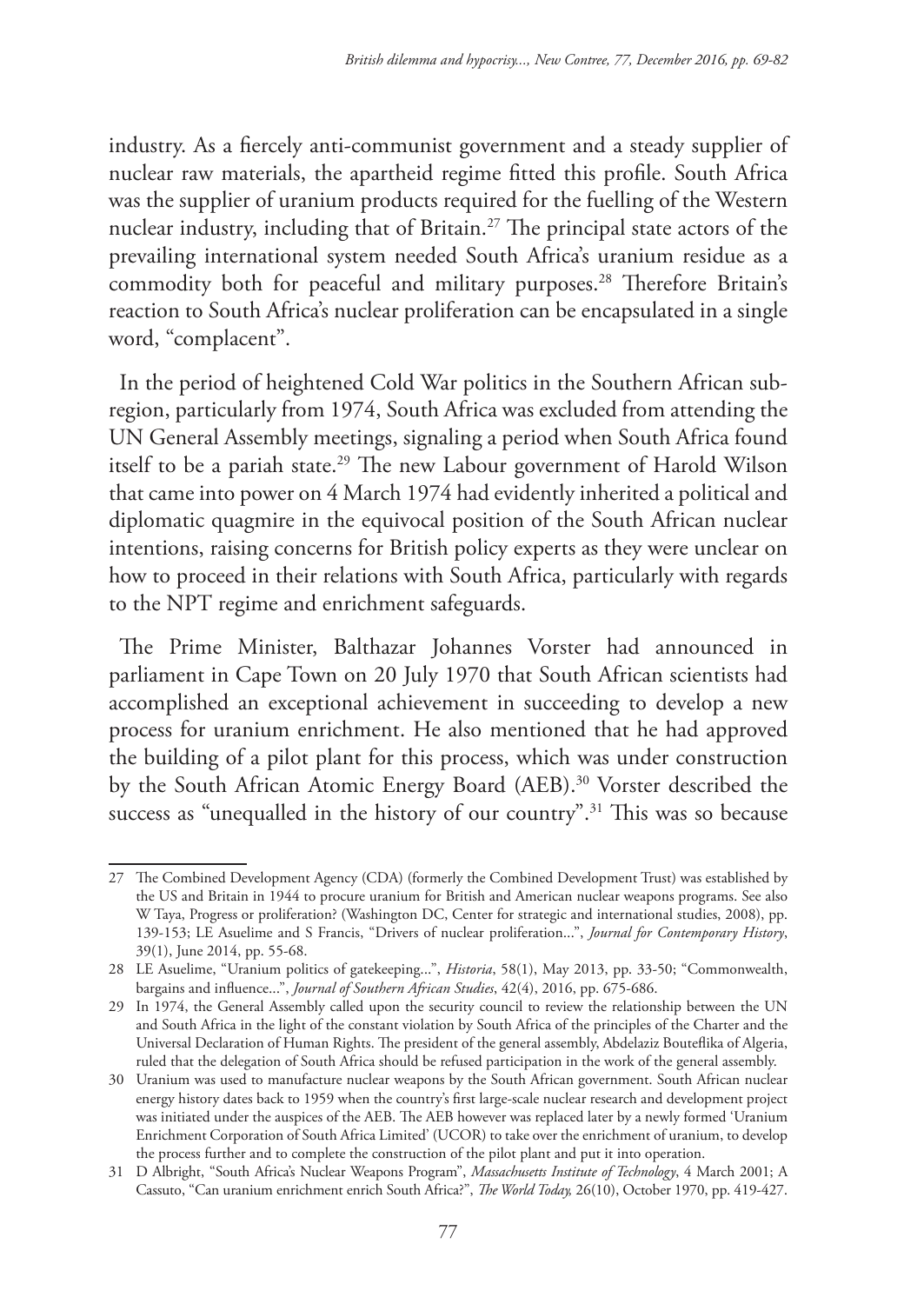the pilot plant would be testing the process on an industrial scale. At the time, this announcement was received with some skepticism from other states, for very understandable reasons: because South Africa had not been forthcoming about the nature of its process and the progress it was making. $32$ 

It was therefore natural that South Africa, as a country with large resources of uranium and at the same time a young industrial country which for its further development had adopted a policy of marketing its raw materials in the most advanced form, should have looked at ways and means of enriching at least some of its uranium reserves. For such an undertaking it also had the advantage of low cost power and industrial infrastructure developed to the point where it was capable of embarking on the development and construction of sophisticated military projects.<sup>33</sup>

In April 1975, the Prime Minister announced that a part of the pilot plant at Valindaba had been successfully commissioned. The expectation was that the construction of the test plant would be completed early the following year (1976) after which it would be commissioned so that the whole plant could be brought into production in the course of that year. In a press release by the South African Minister of Mines, PGJ Koornhof, on 12 November 1975, he stated in part that:<sup>34</sup>

…during the past two years, UCOR first on its own and later in co-operation with Britain, undertook feasibility studies from which it emerged that a commercial plant, based on the South African process, would be competitive with all the enrichment processes, either already applied, or in an advanced stage of development in the free world…the expanding nuclear power programmes will thus bring about an ever increasing demand for uranium and more specifically for uranium in the enriched form.

He asserted further that by the commercial application of its enrichment process, which promised to be competitive with existing processes, and by marketing at least a part of its uranium in its most refined form as enriched uranium, South Africa will be able to extend this contribution significantly and such a step will be of exceptional value to the scientific, technological and industrial development of the country. Furthermore, it will enable the Republic, in due course, to produce enriched uranium required for its own nuclear programme, rather than becoming dependent, in an unstable world, on foreign sources for its requirements.

<sup>32</sup> AJA Roux and WL Grant, "The South African Uranium Enrichment Project", paper, European Nuclear Conference, Paris, France, April 1975.

<sup>33</sup> AJA Roux and WL Grant, "The South African Uranium Enrichment Project", 1975.

<sup>34</sup> PGJ Koornhof, "Commercial Uranium enrichment plant in South Africa", Press release, South African Minister of Mines, 12 November 1975.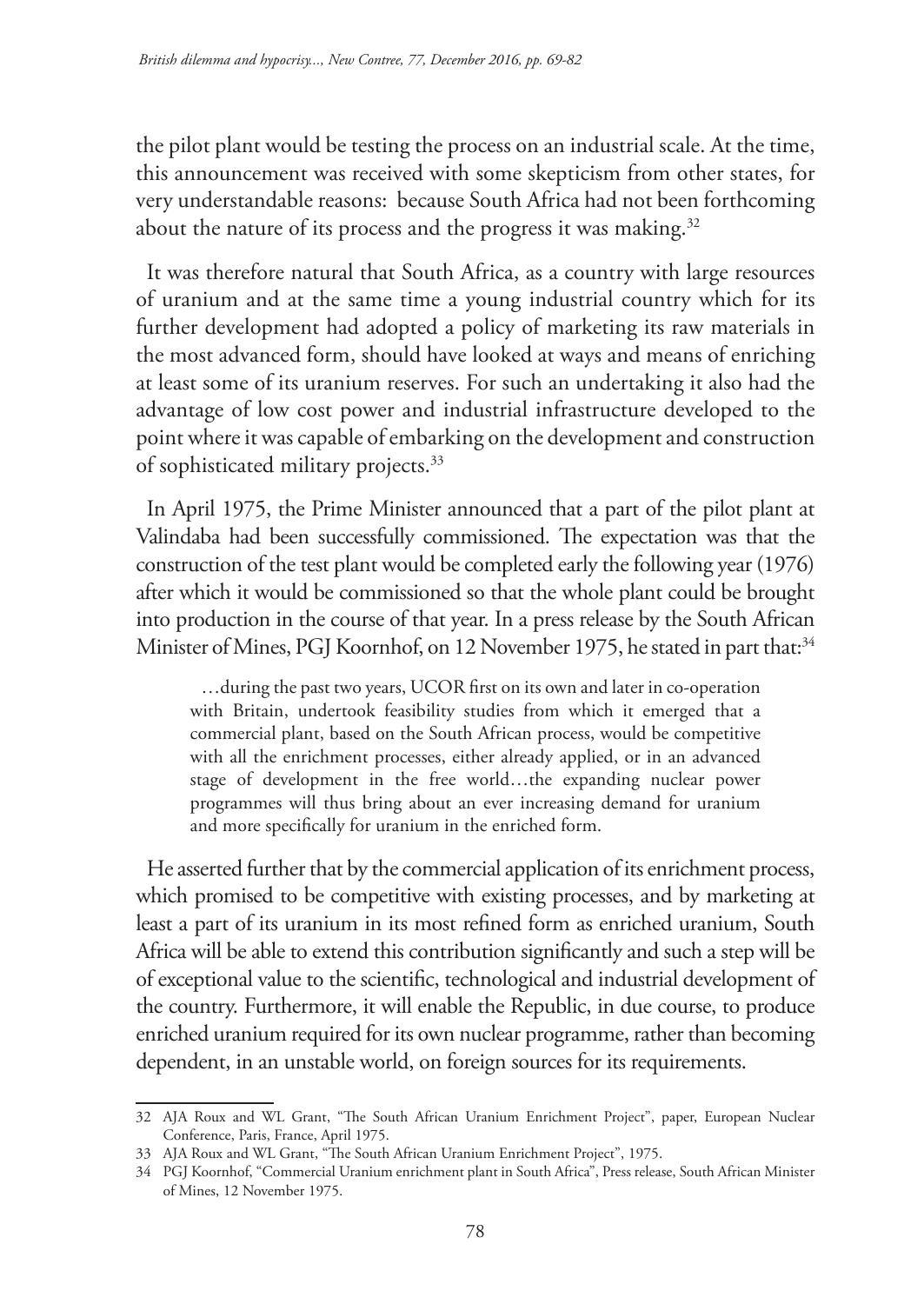Britain interpreted the comment to be directed at London because of their hard-line position on the apartheid question. Britain feared that South Africa might have been receiving other assistance from West Germany. Suspicions were high particularly when there were widespread reports from major news publications that classified documents from the South African Embassy in Bonn had disappeared. Britain was not clear whether uranium enrichment had been one of the topics discussed by the high level German mission that had visited South Africa. It was clear that the Germans' enrichment plant (STEAG) had been readily open for access to a "nuclear want-to-be state" like Brazil. The STEAG was based on nozzle technology which the Germans claimed could only produce civil-grade "low-enriched" uranium.35

But, on investigation by Clements C Mike of the British Energy Department to test the accuracy of the claim by the Germans about the capacity for enrichment plants based on "nozzle" technology to produce military grade (93%) enriched uranium, the British Nuclear Fuels Limited (BNFL) commented that it was theoretically possible to enrich uranium up to 93% by the "nozzle" process.36 The fear of a German takeover of a traditional sphere of influence, made Britain recommit to providing the necessary technology to enhance South African nuclear capability.

The report on likely German collaboration with South Africa in the nuclear field got the earliest attention from other states in Africa. Notable among these was Nigeria's reaction which was confirmed when the Nigerian Commissioner for External Affairs, Colonel Garba, was on Lagos radio saying that "Nigeria would review her relations with West Germany if it was established that that country signed an agreement with apartheid South Africa on the development of nuclear materials in the territory". Colonel Garba emphasized that the "FMG [Federal Military Government of Nigeria] would not compromise the interests of Africa and the third world countries on any issue". But the Germans professed innocence on the matter. PJ Roberts of the British West African Department was quick to warn its government (because a British conglomerate, General Electric Company (GEC)<sup>37</sup> had developed an interest in making a bid for some limited facility equipment to South Africa's nuclear plant) that the German episode was of more than passing interest. He stated that:<sup>38</sup>

<sup>35</sup> FCO, FCO45-1809, "South African Uranium enrichment", Letter, British embassy, Pretoria/Joint Nuclear Section (Energy Department, Whitehall, London), 17 November 1975.

<sup>36</sup> FCO, FCO45-1809, Letter, Clement/Wilmshurst, 2 May 1975.

<sup>37</sup> The General Electric Company or GEC was a major British-based industrial conglomerate, involved in consumer and defence electronics, communications and engineering.

<sup>38</sup> FCO, FCO45-1809, "Nigeria: Policy on nuclear cooperation with South African", Letter, Roberts/Lewis and Heath, 1 October 1975.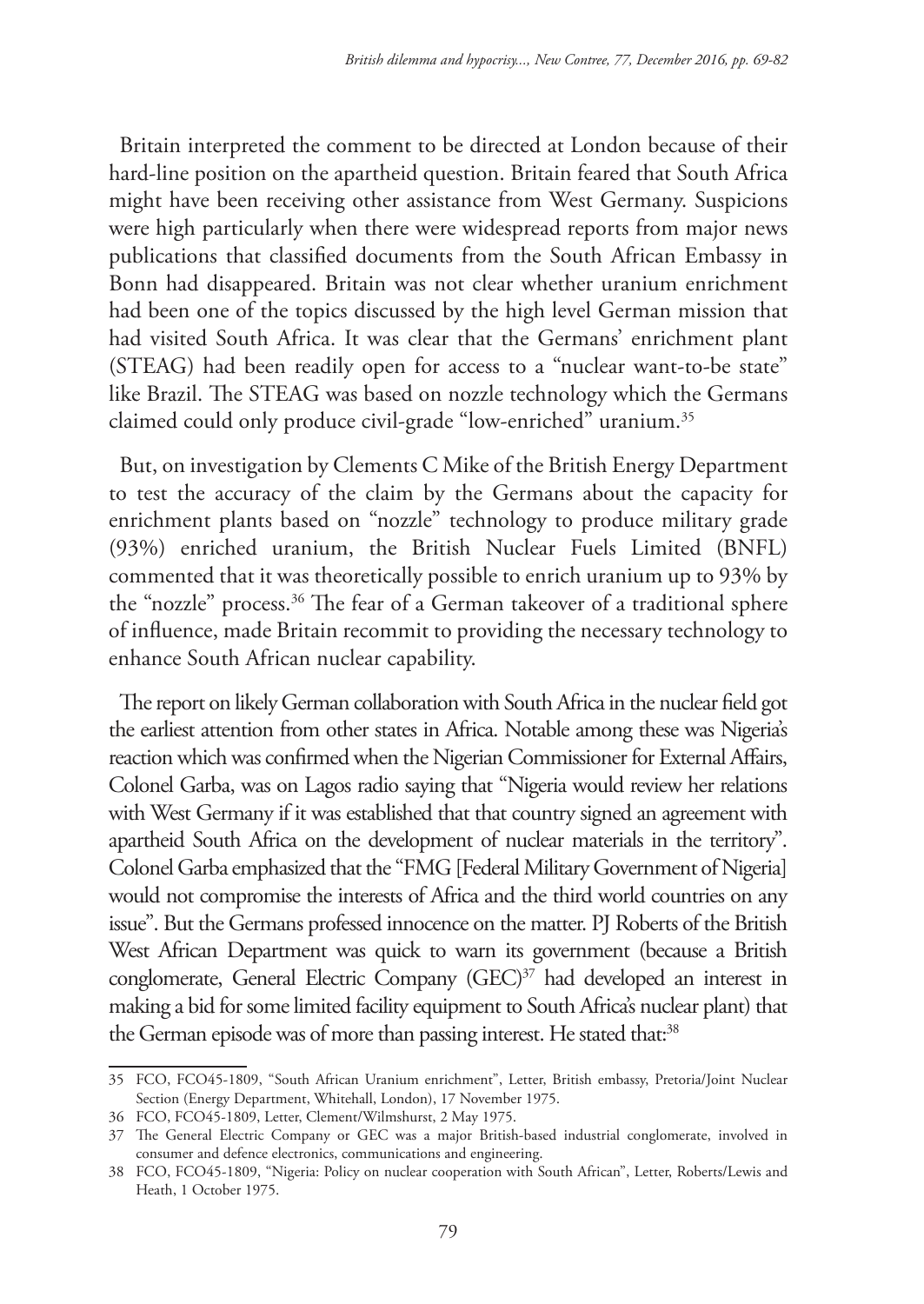I thought it best to check that we were not likely to find ourselves in a similar position [to the Germans]. I find that we may. GEC wish to tender for the supply of a radioisotope plant to South Africa. British Foreign and Commonwealth Ministers were considering this and awaiting a convincing argument from the Energy Department that the sale is inoffensive before it can be permitted. Garside of the Energy Department explained that the Germans have gone further along the road of nuclear cooperation with South Africa than we could contemplate; the joint feasibility study of uranium enrichment plant touches on a sensitive area close to the production of fissile material. Equally, the proposal to supply nuclear power plant to South Africa is sensitive; such plants can, in certain circumstances also play a role in the production of fissile material.

He also warned that "we want to avoid being pilloried like the Germans (though Colonel Garba's threat is carefully conditional on 'guilt' first being proved)". The Secretary of State for Energy unequivocally expressed concern that the issue would indeed raise political issues, which Ministers ought to consider. He immediately made reference to the party's 1974 manifesto in which the party pledged itself to "disengagement from Britain's unhealthy involvement with apartheid". Clearly there were also concerns about South Africa's adherence to the NPT, a step that would have made relations with South Africa in the atomic field less cumbersome for Britain.

Since enrichment plant safeguards seemed to be a potential problem, Britain had another tactic in mind in its approach to the South Africans. Britain would pursue an agenda under which South African experts met equivalent exports rules from those countries which were parties to the NPT and were about to accept safeguards at their own enrichment plants.<sup>39</sup> This highlights the camouflaging style with which Britain was forced to deal and relate with a pariah South Africa during this time.

There were worries on the side of the British government particularly the fear of South Africa's nuclear ambitions and its hesitant behaviour towards acceding to the NPT regime. But the Cold War's practical politics would not allow for more restricted nuclear relations. The problem it created for British foreign policy in relation to other countries within multilateral platforms as well as other African countries, was constant, not only because of the apartheid policy in place in South Africa but also because of the complication arising

<sup>39</sup> FCO, FCO45-1809, "South Africa, the NPT, and enrichment safeguards", Minute of a meeting (British Department of Energy office), F Brown (British department of Energy) / D Fakley (British Ministry of Defence hereafter cited as MOD), A Hughes (British Nuclear Fuels Limited) and L Stieff (ACDA United States), 4 December 1975.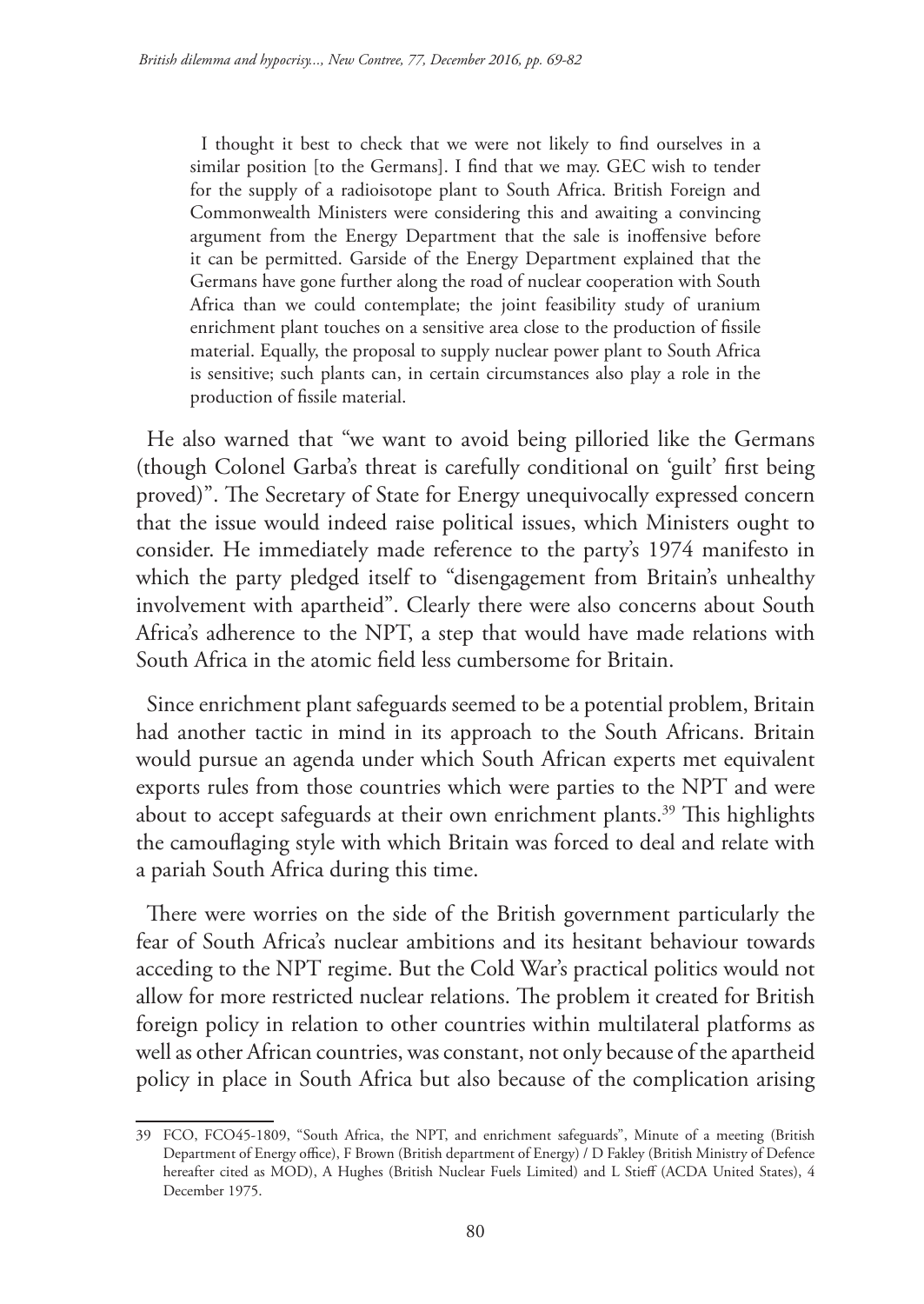from South Africa's suspicious intentions for the pursuit of nuclear weapons development for itself on the one hand, and on the other hand, the possibility of making erroneous decisions with its enriched uranium that would threaten the non-proliferation regime altogether.

### *Nuclear collaborations: Britain and South Africa*

Serious nuclear collaboration persisted for some time at the interdepartmental levels between BNFL and South Africa, most of which was not clear knowledge for the British Ministers.<sup>40</sup> While relative petty transactions were going on, the UK Government (HMG) was increasingly vulnerable to criticism of nuclear collaboration with South Africa on two points. First and more importantly, was the Consultancy Agreement of 1st January 1973 between the United Kingdom Atomic Energy Agency (UKAEA) and the South African Atomic Energy Board (SAAEB), an agreement that could only be terminated by giving at least three months' notice. At this point, the UKAEA in fact derived very little commercial benefit from the agreement, but it was at least anomalous and could have proved a serious political embarrassment if its existence had become publicly known. The other point was very vital and could also have given rise to embarrassment for the British Government. The UKAEA and BNFL had discretion to accept, without reference to the Foreign and Commonwealth Office (FCO) or to the Department of Energy (DoE), short technical visits by South Africans, provided that the visitors were not sufficiently well known as to be likely to attract publicity.<sup>41</sup>This gave room for the easy transfer of nuclear expertise.

On 28th September 1984, the 266th plenary meeting of the IAEA was held. In a summary document of the meeting entitled *South Africa's Nuclear Capabilities*, the IAEA stated that it was "alarmed that South Africa's unsafeguarded nuclear facilities enable it to acquire the capability of producing usable material for nuclear weapons".42In August 1988, South African Foreign Minister, Roelof F. Botha, made a public statement through reporters at a press conference in Vienna just before the year's IAEA general meeting: "We have the ability to make [a nuclear bomb]…should we want

<sup>40</sup> FCO, FCO45 – 1924, "Export of uranium oxide to South Africa application 2/1250/76, Make peace to Mcmillan", 14 September 1976.

<sup>41</sup> FCO, FCO45 – 1924, "Nuclear contacts with South Africa", Cox / Butler, 16 September 1976.

<sup>42</sup> IAEA, "South Africa's nuclear capabilities", IAEA website, October 1984 (available at: www.iaea.org, as accessed on 21 September 2014).